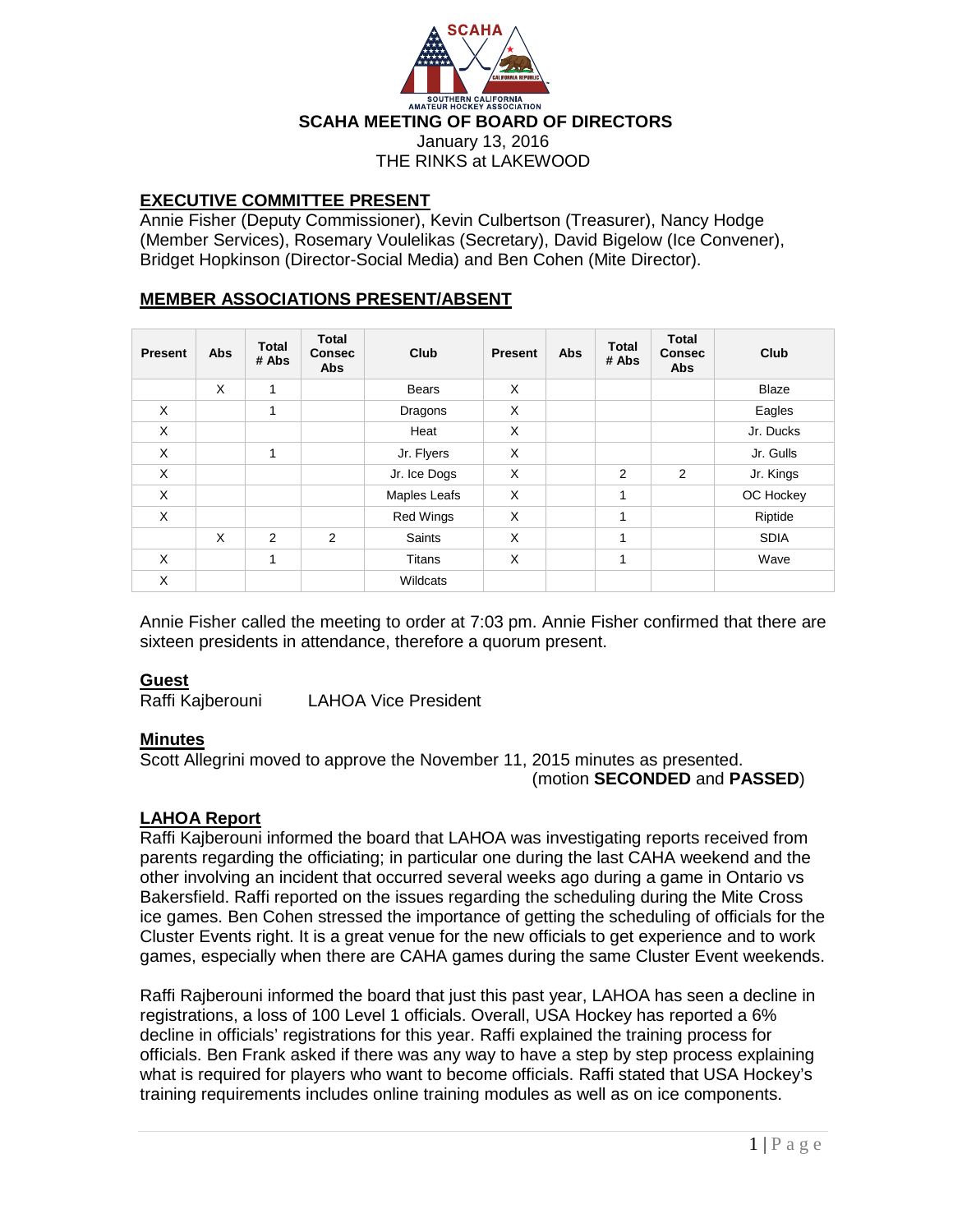# **Treasurer's Report**

The financials dated as of December 31, 2015 were distributed to the board. Kevin Culbertson stated the following:

1. Select Camp - essentially all revenues and expenses are accounted for. There may still be minimal income/expense to be recorded, but if any, probably \$0-\$300 in total.

2. Player Fee Income - the bulk has been received. Only remaining amounts will be for players added in December, as well as recoup a bad check deposited.

3. Mite Component – expenses yet to come as we complete the Cluster Events. Steve Yovetich asked what the comparison is between the budget to date vs last year's budget to date. Kevin Culbertson answer that we have an increase of \$75,000 in assets from a year ago.

### **Ice Convener/Web Site**

Dave Bigelow reported that there are three games with issues regarding calendar dates. These are SDIA games. In addition, for the January 25<sup>th</sup> weekend, there are games with Lady Ducks' teams that will have to be undone. That is the same weekend as the CAHA Girls' Select Camp. Dave will be adjusting the schedule to reflect these changes. Dave Bigelow reported that there was a game where he noted the venue as KSH instead of KHS in error and the officials did not show because it never populated on the schedule. SCAHA will be paying for the ice and the Ice Dogs will pay for the officials.

#### **Member Services Report**

Nancy Hodge informed the board that she is already working with Wendy Goldstein on the credentialing of the Tier I teams. Nancy reported that she has removed about 30 coaches from the rosters. Nancy Hodge reminded the board that she provides notes at the bottom of rosters. Please remind your coaches, managers and registrars that those notes are there for their benefit. As a recommendation for next season, Nancy suggested that clubs should have their coaches execute their LOI's at tryouts. This way, coaches will know of any missing requirements prior to the start of the season and hopefully be able to schedule and complete them before a clinic level is closed, etc.

### **Mite Program**

Ben Cohen informed the board that the only negative feedback he received was about the officiating. Ben Cohen stated that the intermediate nets have had a positive effect in that it has reduced the number of goals scored in games. Mite Track I has transitioned to half ice as of the 1<sup>st</sup> of January. Ben Cohen reminded the board to submit their invoices as soon as their Cluster Events are done. The last Cluster Event weekend of February 20-21, 2016 will require a pizza party at the end of the event.

### **Deputy Commissioner Report**

Annie Fisher stated that we have had no match penalties at the A/B levels. The only match penalties have been at the Tier level which CAHA has been handling. Annie informed the board that Steve Laing is stepping down as the CAHA president. Currently, Tom Hancock and Lance Burrow, both Norcal representatives are running for the position. Annie Fisher stated that the SCAHA executive committee would like to see someone from the south run and is nominating Rosemary Voulelikas. Rosemary added that if the presidents had other candidates to please let Chris Carcerano know.

Rosemary Voulelikas informed the board that the nominee forms for CAHA Directors will be sent this weekend. The seating of the new CAHA directors will be at the May  $7<sup>th</sup>$  annual